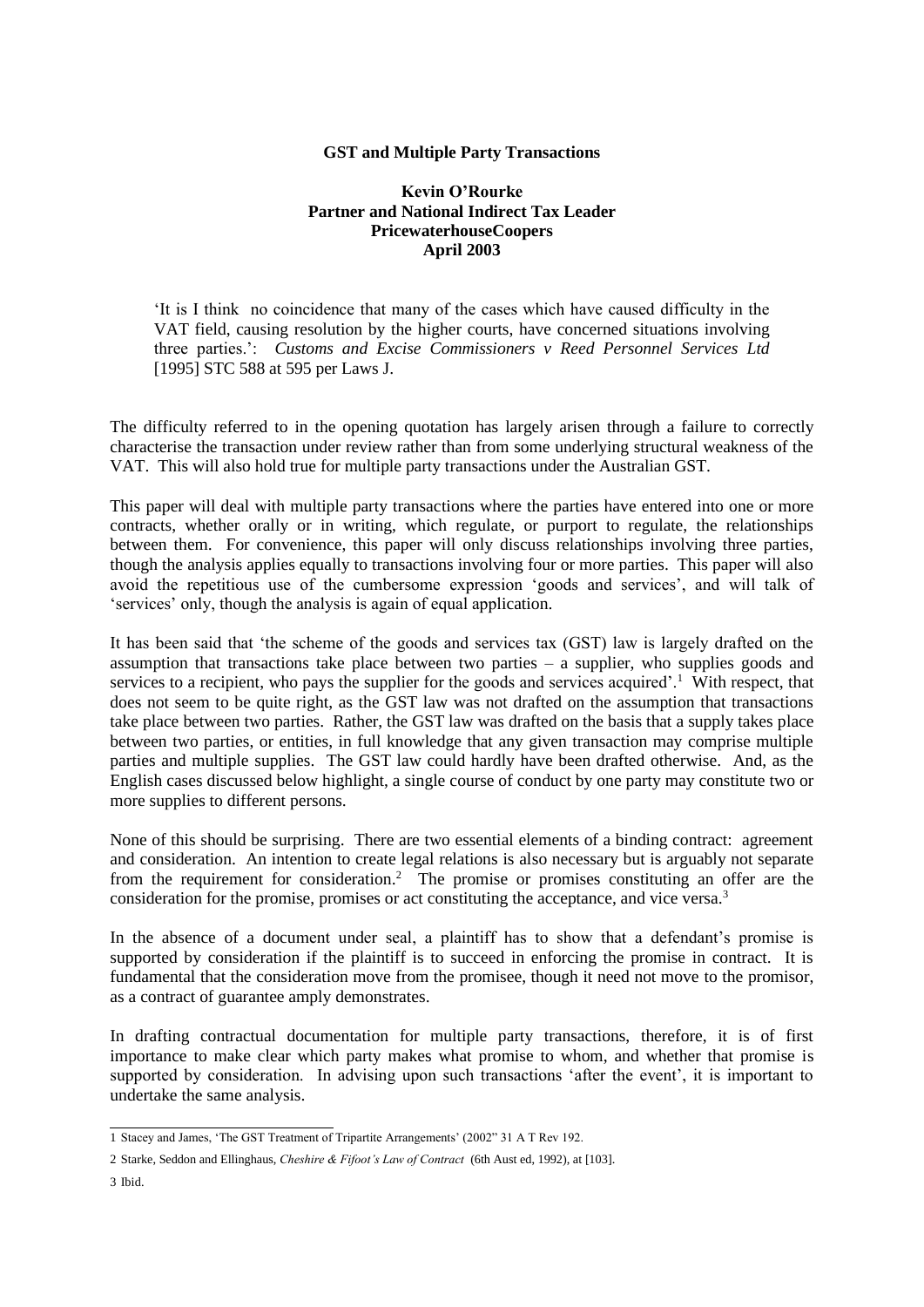Multiple party transactions do not take some generic form. The two leading House of Lords authorities involving three parties are only superficially alike. In *Redrow*, 4 there were three separate bilateral contracts between the three parties, but only one of them was liable to pay the consideration and accordingly there was only one taxable supply. In *Plantiflor*, <sup>5</sup> by contrast, the three parties entered into two separate but related bilateral contracts. Each transaction must therefore be analysed by reference to the bilateral arrangements which exist within it.

Before proceeding to the English authorities, I shall first take a brief detour into the structure of the Australian GST to demonstrate what might otherwise seem self-evident, namely, that for every supply there is a corresponding acquisition, and that for every supply there is both a supplier and a recipient. Once this is accepted, it is reasonable to infer that the notion of consumption contemplated by the GST Act is defined by reference to the fact of supply. In other words, the fact that a supplier makes a supply to a recipient who has acquired it means that the recipient is the consumer of that supply and that consumption has taken place. While this might seem self-evident, it is contrary to the position taken in Europe.

## **The structure of the Australian GST**

'Broadly speaking, the GST is a tax on private consumption in Australia' which 'taxes the consumption of most goods, services and anything else in Australia, including things that are imported'.<sup>6</sup> The expression 'consumption' is not defined in the GST Act and is not one of the 'basic rules' contained in Chapter 2. The word appears in several places in the GST Act but invariably for a specific purpose, such as defining the boundaries of GST-free food,<sup>7</sup> GST-free drugs and medicines, $8$ and GST-free exports and other supplies for consumption outside Australia.<sup>9</sup>

The taxing of private consumption in Australia is generally achieved by:

- imposing tax on supplies made by entities registered for GST; but
- allowing those entities to offset the GST they are liable to pay on supplies they make against input tax credits for the GST that was included in the price they paid for their business inputs. $10$

In this way GST is effectively a tax on 'final' private consumption in Australia.<sup>11</sup>

In Europe, it has been held that the notion of consumption operates to limit the meaning of supply. Under the Sixth Directive, a 'supply of goods' means 'the transfer of the right to dispose of tangible property as owner',<sup>12</sup> and a 'supply of services' means 'any transaction which does not constitute a supply of goods'.<sup>13</sup> Such transactions expressly include obligations to refrain from an act or to tolerate an act or situation<sup>14</sup>

In *Mohr v Finanzamt Bad Segeberg*, <sup>15</sup> the plaintiff was the owner of an agricultural holding on which he kept a herd of dairy cattle. He applied to the Federal Office for Food and Forestry for a grant for discontinuing milk production based on a German regulation fixing compensation for the definitive

<sup>4</sup> *Customs and Excise Comrs v Redrow Group plc* [1999] 1 WLR 408.

<sup>5</sup> *Commissioners of Customs and Excise v Plantiflor Ltd* [2002] UKHL 33.

<sup>6</sup> Explanatory Memorandum to the A New Tax System (Goods and Services Tax) Bill 1998, Executive Summary, at 6.

<sup>7</sup> GST Act, subdivision 38A.

<sup>8</sup> GST Act, section 38-50.

<sup>9</sup> GST Act, subdivision 38E. See also draft Goods and Services Tax Ruling GSTR 2002/D8, paragraph 23.

<sup>10</sup> Explanatory Memorandum to the A New Tax System (Goods and Services Tax) Bill 1998, Executive Summary, at 6.

<sup>11</sup> Ibid.

<sup>12</sup> Sixth Council Directive of 17 May 1977 on the harmonisation of the laws of the member states relating to turnover taxes – common system of value added tax: uniform basis of assessment (OJ 145, 13.6.1977) ('Sixth Directive'), Article 5.1.

<sup>13</sup> Sixth Directive, Article 6.1.

<sup>14</sup> Sixth Directive, Article 6.1.

<sup>15</sup> [1996] All ER (EC) 450.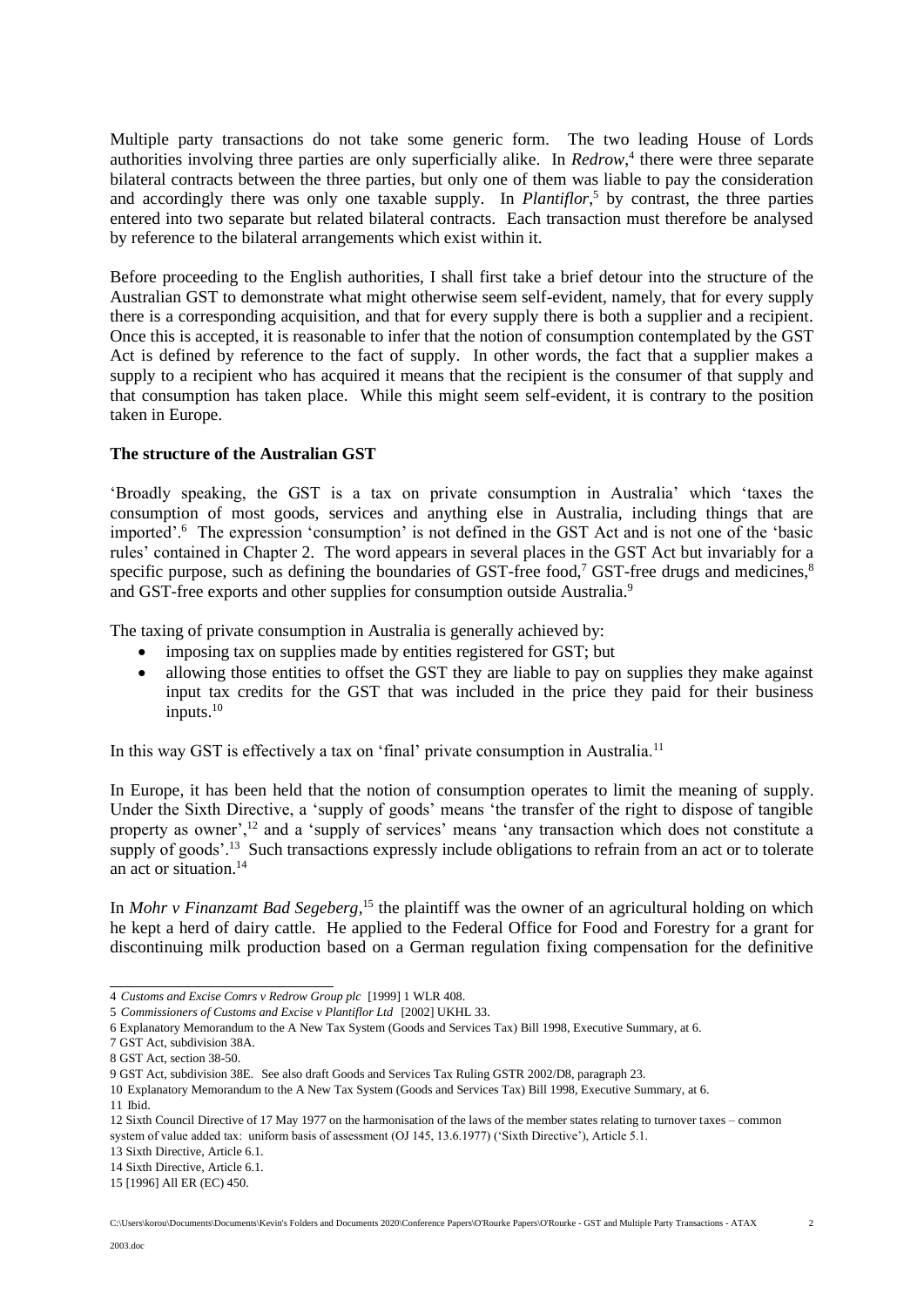discontinuation of milk production. He undertook in the application to discontinue milk production, he sold his cattle and converted the business into a riding centre, and then ceased all milk production.

One of two questions referred to the European Court of Justice was: 'Does a farmer who is a taxable person and definitively discontinues milk production thereby make a supply of services within the meaning of Article 6(1) of the Sixth Directive?'

Advocate General Jacobs noted that 'VAT is a general tax on consumption of goods and services' and that it ensures 'the broad application of the tax to all forms of consumption'.<sup>16</sup> However, he added as follows:

The scope of the tax is nevertheless limited by its character as a tax on consumption. A trader must supply goods or services for consumption by identifiable customers in return for a price paid by the customer or by a third party. In the present case, that requirement is not met. . . [T]he Community, by compensating farmers through the medium of the competent national authorities for the loss of income resulting from discontinuation of milk production, does not acquire goods or services for its own use but acts in the common interest of promoting the proper functioning of the Community milk market. The present case is, therefore, plainly distinguishable from cases which, it has been argued, are analogous, for example the case where the vendor of a business gives an undertaking to the purchaser not to set up business in competition; there, the purchaser receives a service of personal benefit to him in the form of an undertaking to refrain from certain acts. It is also distinguishable from cases in which a public authority is the direct recipient of a supply of goods or services which it uses for its public activities, for example, where it purchases materials and equipment for office use or obtains land by compulsory purchase for a road building scheme. In such cases, the public authority is a consumer as in a private transaction. In the present case, the public authorities, whether Community or national, cannot be regarded as consumers of a service.<sup>17</sup>

The European Court of Justice agreed with the Advocate General and expressly approved the paragraph set out above.<sup>18</sup> No VAT was payable.

The notion of consumption favoured by the Advocate General appears to be one in which a recipient must acquire goods or services for its own use, rather than for some wider public purpose or common interest.

The issue arose again in *Landboden-Agrardienste GmbH & Co KG v Finanzamt Calau*.<sup>19</sup> Landboden was granted compensation by a local authority in order to promote a reduction in agricultural production. The compensation was granted in return for a 20% reduction in Landboden's annual potato production. The German Government challenged the correctness of the decision in *Mohr*, but was not successful in doing so. Advocate General Jacobs again affirmed that 'if there is no consumption then there should be no  $VAT.^{20}$  He added as follows:

In that regard, it is necessary to distinguish between supplies of goods and supplies of services. . . [A] supply of goods by a taxable person always entails consumption regardless of the use, if any, to which the goods are put. Consumption in the context of VAT does not mean actual use but merely the acquisition of the right to dispose of the goods as owner. Where goods pass down the commercial chain, they must be subject to  $VAT - it$  would be unworkable if tax authorities had to inquire whether there was actual enjoyment of the goods.

C:\Users\korou\Documents\Documents\Kevin's Folders and Documents 2020\Conference Papers\O'Rourke Papers\O'Rourke - GST and Multiple Party Transactions - ATAX

<sup>16</sup> Id at [26].

<sup>17</sup> Id at [27].

<sup>18</sup> Id at [20]- [22]. 19 [1998] STC 171.

<sup>20</sup> Id at [21].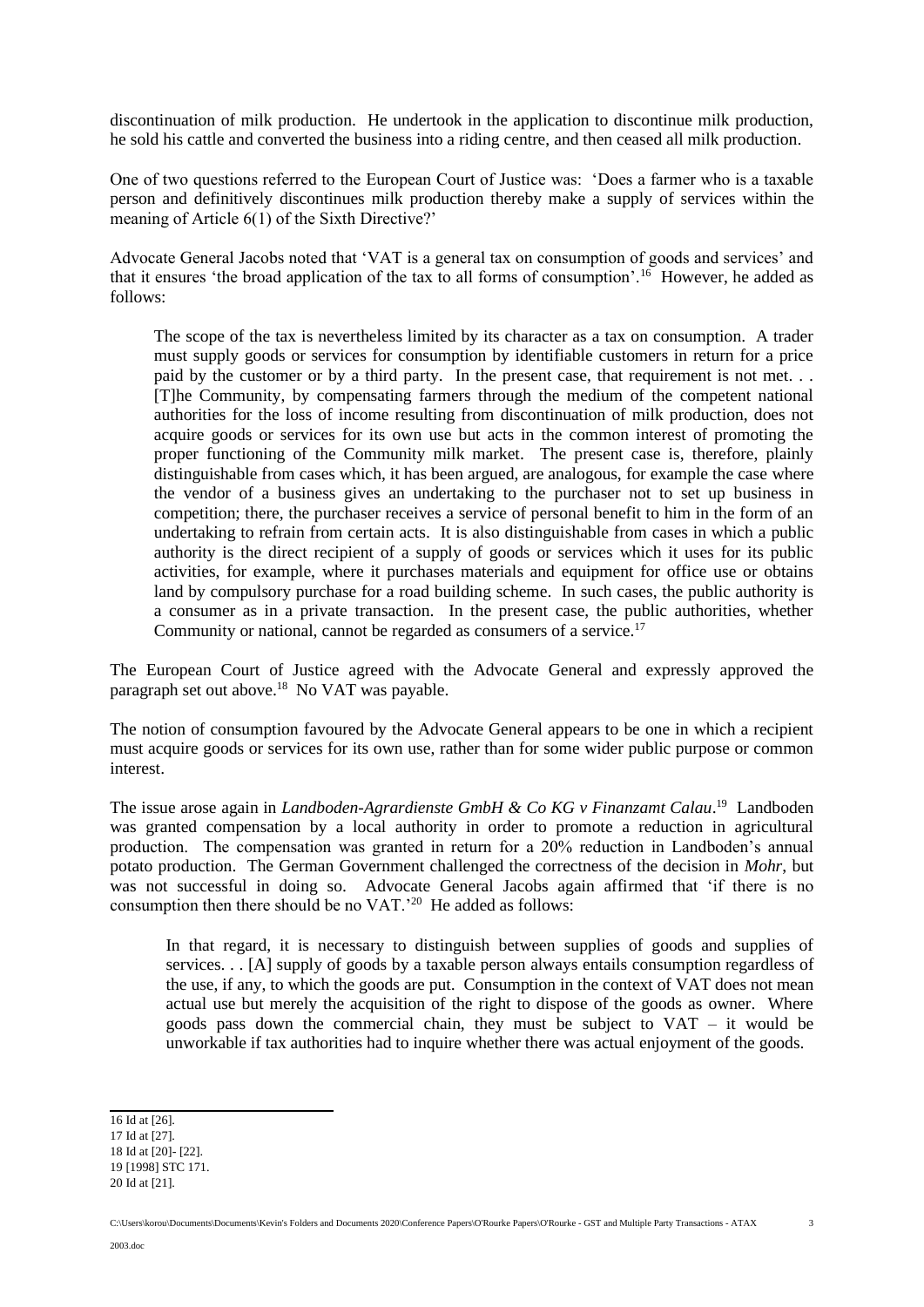Thus, if a public authority acquires land with a view to the construction of a motor way but in the event does nothing with it, there is still a supply of goods. Moreover, the fact that the purchase is made in the public interest of a sound transport policy does not remove it from the scope of VAT. As already mentioned, in the German Government's example of a purchase of goods by the Commission or by an intervention agency, there is undoubtedly a supply of goods.

The position regarding services is, however, more complex. Services are defined residually in Art 6 of the Sixth Directive as "any transaction which does not constitute a supply of goods". The acquisition of a service is more difficult to verify than the acquisition of goods. Any payment, except perhaps a gift, will have conditions attached to it whose performance might, by creative use of language, be described as a service.

In order to determine whether a service has been provided within the meaning of the Sixth Directive, however, it is necessary to examine the transaction in the light of the aims and characteristics of the common VAT system. Article 2 of EC Council Directive 67/227 of 11 April 1967 on the harmonisation of legislation of member states concerning turnover taxes (JO L71 14.4.67 P1301 (S Edn 1967 P 14)) provides:

"The principle of the common system of value added tax involves the application to goods and services of a general tax on consumption exactly proportional to the price of the goods and services, whatever the number of transactions which take place in the production and distribution process before the stage at which tax is charged. On each transaction, value added tax, calculated on the price of the goods or services at the rate applicable to such goods or services, shall be chargeable after deduction of the amount of value added tax borne directly by the various cost components."

The transaction in the present case does not fit in with that definition. There is no consumption. The farmer does not supply goods to a consumer, he does not provide services to an identifiable consumer and he does not provide any benefit capable of forming a cost component of the activity of another person in the commercial chain.<sup>21</sup>

The European Court of Justice again affirmed the opinion of the Advocate General.<sup>22</sup>

The Commissioner has taken the view that *Mohr* and *Landboden* would be decided differently in Australia, by reference to the wide definition of 'supply'.<sup>23</sup> The Commissioner's conclusion is in my view correct though, with respect, his conclusion is best supported by reference to the structure of the Australian GST.

I suggested above that under the Australian GST every supply has a corresponding acquisition, and that for every supply there is both a supplier and a recipient. This conclusion can be drawn from three related propositions. Firstly, for every supply there is a supplier. Secondly, for every acquisition there is a recipient. Thirdly, for every supply there is a corresponding acquisition. I shall deal with each proposition in turn.

Firstly, for every supply there is a supplier. I shall deal with the meaning of 'supply' below. For present purposes, as noted earlier, there is no definition of 'supplier' in the GST Act.<sup>24</sup> But it nevertheless follows as a matter of ordinary language that it is a supplier who makes a supply, and this language is used in various places throughout the GST Act, including the basic rules.<sup>25</sup>

4

<sup>21</sup> Id at [22]-[26].

<sup>22</sup> Id at [23].

<sup>23</sup> Goods and Services Tax Ruling GSTR 2001/4, para 36.

<sup>24</sup> In New Zealand, by contrast, the term 'services supplier' is used and 'in relation to any supply of goods and services means the person making the supply': *Goods and Services Tax Act* (NZ), section 2(1).

<sup>25</sup> See, for example, GST Act, sections 9-15(2B), 9-25(3) and 9-90(3)(a).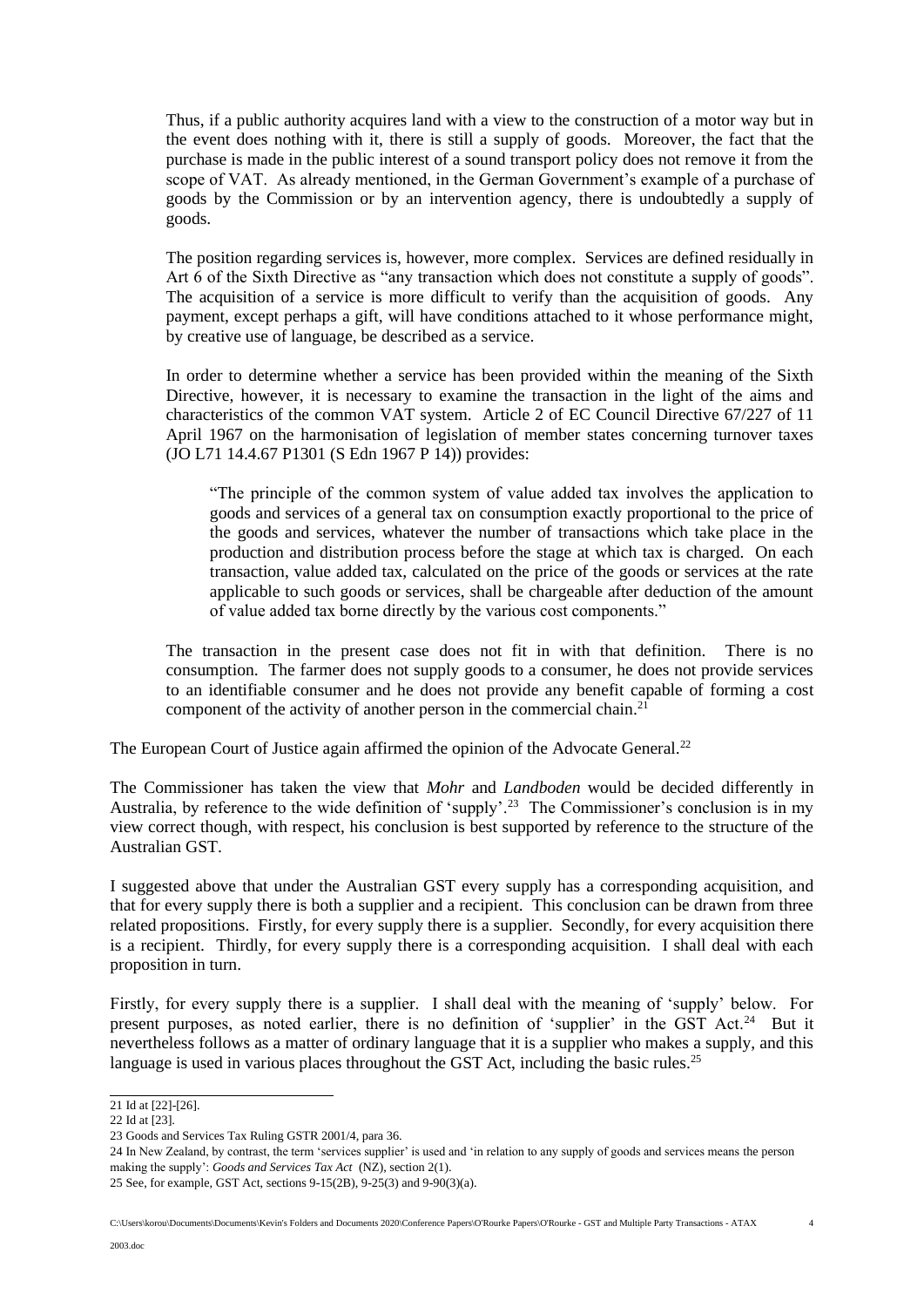Secondly, for every acquisition there is a recipient. I shall deal with the meaning of 'acquisition' below. We have seen that the GST Act defines the term 'recipient' by reference to a supply and as meaning 'the entity to whom the supply was made.<sup>26</sup> Again it would follow as a matter of ordinary language that it is a recipient who acquires a supply, and this language is also used in various places throughout the GST Act, including the basic rules. $27$ 

Thirdly, for every supply there is a corresponding acquisition. In other words, the concepts of supply and acquisition are really two sides of the same coin. The mirror image between supply and acquisition is evident in the preceding paragraph which noted that for every 'acquisition' there is a recipient, and that the term 'recipient' is itself defined by reference to the term 'supply'.

Before proceeding, it is worthwhile observing that Part 2-2 of the GST Act is headed 'Supplies and acquisitions' and contains only Division 9, headed 'Taxable supplies', and Division 11, headed 'Creditable acquisitions', so that there is at the outset some correspondence between 'supply' and 'acquisition'.<sup>28</sup> Let us turn then to the definitions of these two terms.

According to the GST Act, 'a supply is any form of supply whatsoever.<sup>29</sup> The Explanatory Memorandum states that this definition 'is defined broadly and is intended to encompass supplies as widely as possible.<sup>30</sup> The ordinary meaning of the term 'supply' is then expanded by the statute to include:

- (a) a supply of goods;
- (b) a supply of services;
- (c) a provision of advice or information;
- (d) a grant, assignment or surrender of \*real property;
- (e) a creation, grant, transfer, assignment or surrender of any right;
- (f) a \*financial supply;
- (g) an entry into, or release from, an obligation;
	- (i) to do anything; or
	- (ii) to refrain from anything; or
	- (iii) to tolerate an act or situation;
- (h) any combination of any 2 or more of the matters referred to in paragraphs (a) to  $(g)$ .<sup>31</sup>

The GST Act also provides that 'an acquisition is any form of acquisition whatsoever.<sup>32</sup> The Explanatory Memorandum also states that this definition 'is defined broadly and is intended to encompass acquisitions as widely as possible.<sup>33</sup> The ordinary meaning of the term 'acquisition' is then expanded by the statute to include:

- (a) an acquisition of goods;
- (b) an acquisition of services;
- (c) a receipt of advice or information;
- (d) an acceptance of a grant, assignment or surrender of \*real property;
- (e) an acceptance of a grant, transfer, assignment or surrender of any right;
- (f) an acquisition of something the supply of which is a \*financial supply;
- (g) an acquisition of a right to require another person:

<sup>26</sup> GST Act, section 195-1.

<sup>27</sup> See, for example, GST Act, sections 29-25(2) and 153-25(2).

<sup>28</sup> The headings to Parts and Divisions form part of the Act: GST Act, section 182-1(1).

<sup>29</sup> GST Act, s 9-10(1). This is similar to New Zealand where the term 'supply' includes 'all forms of supply': see *Goods and Services Tax Act* (NZ), section 5(1). Similarly in the United Kingdom where the term 'supply' includes 'all forms of supply, but not anything done otherwise than for a consideration.': *Value Added Tax Act* 1994 (UK), section 5(2)(a).

<sup>30</sup> Explanatory Memorandum to the A New Tax System (Goods and Services Tax) Bill 1998, para 3.6.

<sup>31</sup> GST Act, s 9-10(2).

<sup>32</sup> GST Act, s 11-10(1).

<sup>33</sup> Explanatory Memorandum to the A New Tax System (Goods and Services Tax) Bill 1998, para 3.21.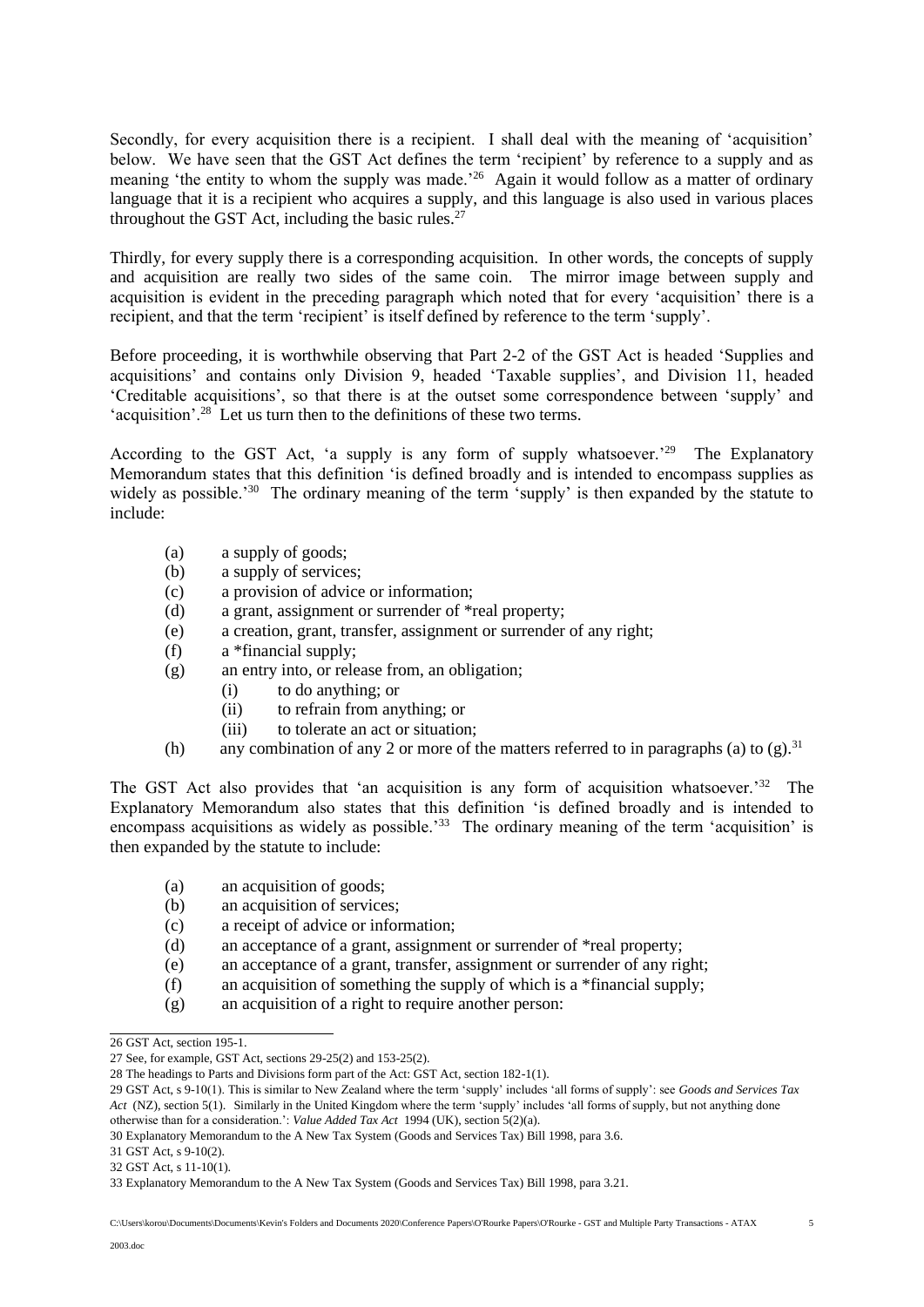- (i) to do anything; or
- (ii) to refrain from an act; or
- (iii) to tolerate an act or situation;
- (h) any combination of any 2 or more of the matters referred to in paragraphs (a) to (g).<sup>34</sup>

With one exception these definitions are mirror images. Paragraph (d) in the definition of 'supply' refers to the 'creation' of a right, which is not mirrored in the definition of 'acquisition'. It is not immediately apparent why this is so but would not, of itself, appear to be a sufficient justification for departing from the mirror concept.

The Commissioner considers that section  $9-10(2)$  refers to two aspects of a supply: the thing which passes, such as goods, services, a right or obligation; and the means by which it passes, such as its provision, creation, grant, assignment, surrender or release.<sup>35</sup> He therefore appears to accept that, within the context of the Australian GST, the 'creation' of a right must still involve the right passing from one party to another.

The fact that a supply is illegal has no bearing on whether that supply will be subject to GST. The GST Act provides that 'it does not matter whether it is lawful to do, to refrain from doing or to tolerate the act or situation constituting the supply.'<sup>36</sup> It may well be that this provision merely confirms the effect of the basic rules and so avoids any doubt. This might have been thought prudent given the European position that certain illegal activities, such as the supply of prohibited drugs, are not subject to VAT.<sup>37</sup>

There is no counterpart in the definition of 'acquisition' declaring that the fact a supply is illegal has no bearing on whether the acquisition gives rise to a creditable acquisition. One can only speculate why this might be so, but Parliament might well have balked at the prospect of facilitating a claim for input tax credits by a drug dealer (assuming of course that the dealer is able to obtain a tax invoice from the supplier).

I shall leave aside the interesting question whether the drug dealer who acquires prohibited drugs might be entitled in any event to an input tax credit under the basic rules. There has been little difficulty in subjecting illegal activities to Australian income tax. For present purposes it is sufficient to note that the special rule on illegality is unlikely to have any bearing on the general correspondence between supply and acquisition.

There is a special rule also in relation to livestock that 'the delivery of: (a) livestock for slaughtering or processing into \*food; or (b) game for processing into \*food; under an arrangement under which the entity making the delivery only relinquishes title after the food has been produced, is the supply of the livestock or game (regardless of when the entity relinquishes title). The supply does not take place on or after the subsequent relinquishment of title.<sup>38</sup> The special rule was inserted into the GST Act by amendment.<sup>39</sup>

Again there is no counterpart in the definition of 'acquisition'. But the special rule is expressed to be 'for the avoidance of doubt' and was inserted to overcome concerns voiced in the media by farmer groups. Practitioners had not seriously doubted that the basic rules were sufficient to achieve the same result. The special rule on livestock is therefore unlikely to have any bearing on the general correspondence between supply and acquisition.

<sup>34</sup> GST Act, s 11-10(2).

<sup>35</sup> Goods and Services Tax Ruling GSTR 2001/4, para 25.

<sup>36</sup> Section 9-10(3).

<sup>37</sup> See, for example, *Coffeeshop Siberie* [1999] STC 742.

<sup>38</sup> GST Act, section 9-10(3A).

<sup>39</sup> Act No 92 of 2000, section 3 and Schedule 11, item 3.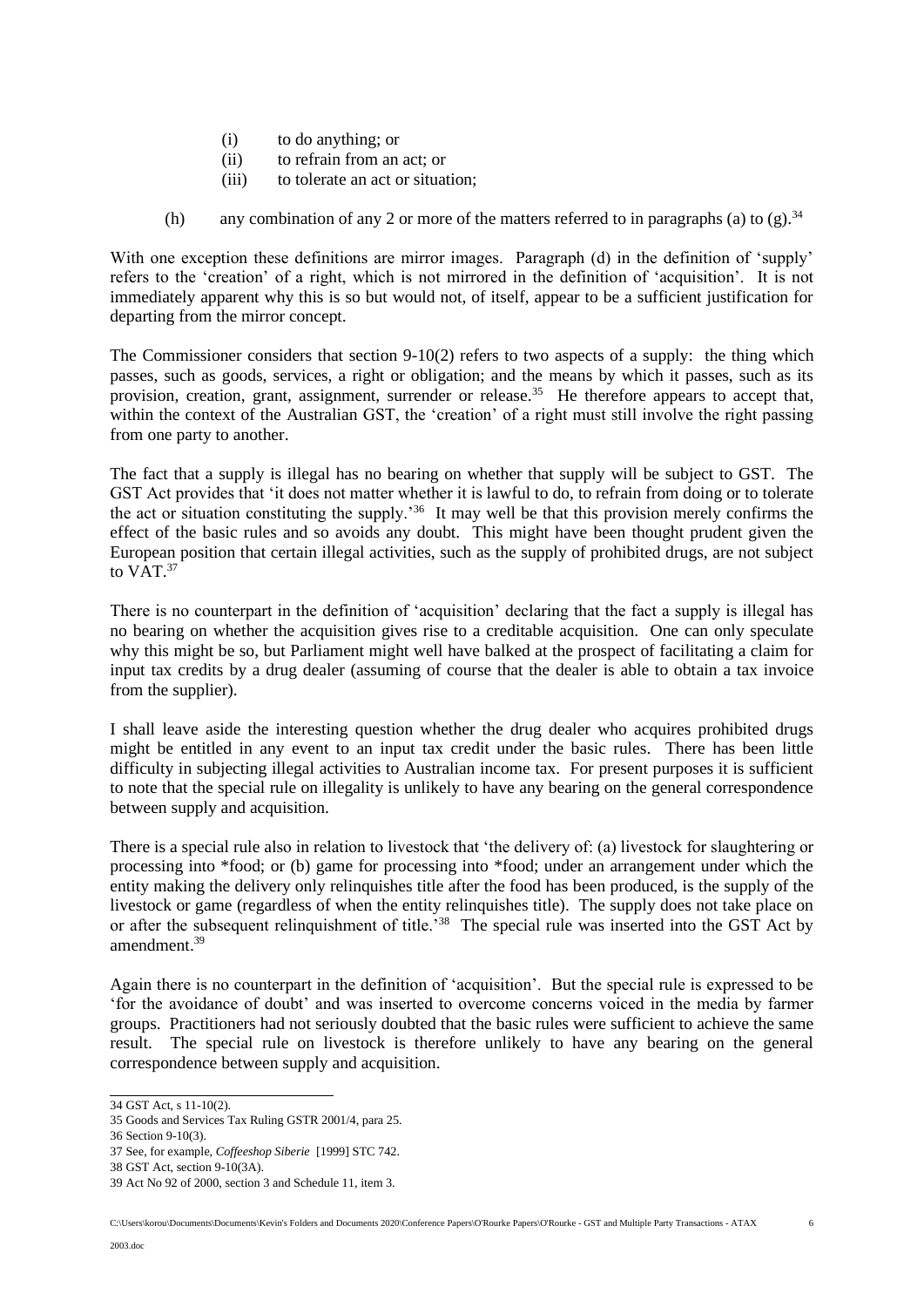Finally, the GST Act provides that 'a supply does not include a supply of \*money unless the money is provided as \*consideration for a supply that is a supply of money.<sup>140</sup> Conversely, 'an acquisition does not include an acquisition of \*money unless the money is provided as \*consideration for a supply that is a supply of money.<sup>'41</sup> There is an obvious correspondence between these provisions designed to ensure that the payment of money as consideration for goods, services, rights or other things, is not itself a supply or acquisition unless, for example, it forms part of a foreign exchange transaction.

It is suggested that there exists a strong case for stating that every supply has a corresponding acquisition within the context of the Australian GST. Further, for every supply there exists both a supplier and a recipient. The correspondence between supply and acquisition is evident from the language used to define those concepts. That correspondence is not broken by the reference to the 'creation' of a right within paragraph (d) in the definition of 'supply'. Nor is it broken by the special rules dealing with illegality and livestock.

It is also suggested that the notion of consumption contemplated by the GST Act is to be found in the structure of the Act itself. Crucial to this is the notion that for every supply there is an acquisition and also a supplier and a recipient. Once this notion is accepted, it is reasonable to infer that consumption is defined by reference to it.

In other words, the fact that a supplier makes a supply to a recipient who has acquired it means that the recipient is the consumer of that supply and that consumption has taken place.

## **The English Cases**

# *Reed Personnel*

A convenient starting point for discussion purposes is *Customs and Excise Commissioners v Reed Personnel Services Ltd*,<sup>42</sup> not least because of the analysis provided by the Commissioner's counsel. Reed carried on the business of providing nurses, and thus their services, to hospitals. All or most of the nurses were National Health Service (NHS) employees who came to Reed to get extra work not covered or required by their contracts of employment.

The Commissioners submitted that the supplies which Reed made to the hospitals were supplies of nursing services and so exempt under the *Value Added Tax Act* 1983. Reed submitted that it merely acted as a recruitment agency and did not provide nursing services as such. Since such supplies would not be exempt Reed would be entitled to deduct input tax from its VAT bill.

The Commissioner's counsel identified three types of contractual relationships involving three parties: (1) Where A is contractually obliged to provide services to B, but does so by means of the acts of a third party, C. This was described as the 'vicarious performance' situation. (2) Where C as agent for A enters into a contract obliging A to provide services to B. This was described as the 'agency' situation. (3) Where A acts no more than as an intermediary between C and B, introducing the two so that C may enter into a contract by which he undertakes to provide services to B. This was described as the 'intermediary' situation.<sup>43</sup>

Some of these expressions are apt to confuse and mislead. In particular, the expressions 'agency' and intermediary' can mislead as some intermediaries will be agents, though not in the sense used by the Commissioner's counsel. And, as will be discussed below, the expression 'vicarious performance' might, in some circumstances, be better phrased as 'arranged performance'. Nevertheless, the expressions used by the Commissioner's counsel will be retained in this paper.

<sup>40</sup> GST Act, section 9-10(4).

<sup>41</sup> GST Act, section 11-10(3).

<sup>42</sup> [1995] STC 588 (QBD).

<sup>43</sup> Id at 590-591.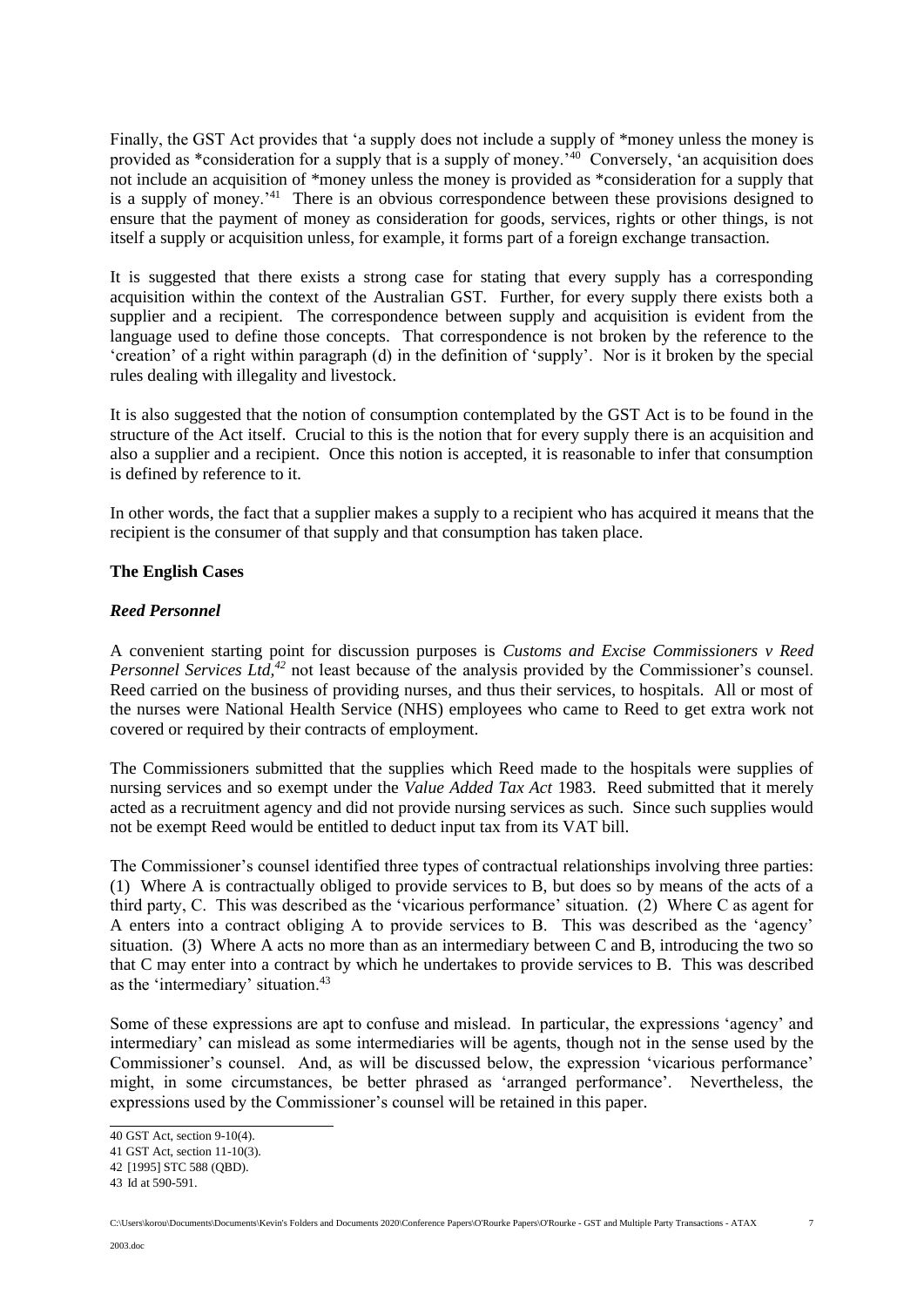In the 'vicarious performance' situation, the Commissioners submitted that the services factually performed by C were, both as a matter of contract and the law of VAT, supplied by A to B. So also in the agency situation. In the 'intermediary' situation, the services factually given by C to B are also legally supplied by C: A makes an entirely different supply to B, constituted by the service of making the introduction between C and  $B<sup>44</sup>$  Laws J stated that:

. . . the concept of making a supply for the purposes of VAT is not identical with the performance of an obligation for the purposes of the law of contract, even where the obligation consists in the provision of goods or services . . . [and], in consequence, the true construction of a contractual document may not always answer the question – what was the nature of the VAT supply in the case?<sup>45</sup>

Laws J continued:

In my judgment, the contractual documents in this case, though not expertly drafted, are not in the end ambiguous. Broadly, the obligations which they place on Reed's shoulders are clear. They are to make available the nurses, and therefore in common sense the services which the nurses provide, to the hospitals. It does not, however, follow, that for the purposes of the 1983 Act Reed, as opposed to the nurses themselves, supplies nursing care.<sup>46</sup>

His Honour rejected a premise in the Commissioner's argument that the contracts inevitably concluded the issue as to Reed's supplies:

First, . . . the concept of 'supply' for the purposes of VAT is not identical with that of contractual obligation. Secondly, in consequence, it is perfectly possible that although the parties in any given situation may conclude their contractual arrangements in writing so as to define all their mutual rights and obligations arising in private law, their agreement may nevertheless leave open the question what is the nature of the supplies made by A to B for the purposes of A's assessment of VAT. In many situations, of course, the contract will on the facts conclude any VAT issue, as where there is simple agreement for the supply of goods or services with no third parties involved. In cases of that kind there is no space between the issue of supply for VAT purposes and the nature of the private law contractual obligation. But that is a circumstance, not a rule. There may be cases generally (perhaps always) where three or more parties are concerned, in which the contract's definition (however exhaustive) of the parties' private law obligations nevertheless neither caters for nor concludes the statutory question, what supplies are made by whom to whom. Nor should this be a matter for surprise: in principle, the incidence of VAT is obviously not by definition regulated by private agreement. Whether and to what extent the tax falls to be exacted depends, as with every tax, on the application of the taxing statute to the particular facts. Within those facts, the terms of contracts entered into by the taxpayer may or may not determine the right tax result. They do not necessarily do so. They will not do so where the contract, though it tells all the parties everything that they must or must not do, does not categorise any individual party's obligations in a way which inevitably leads to the conclusion that he makes certain defined supplies to another. In principle, the nature of a VAT supply is to be ascertained from the whole facts of the case. It may be a consequence, but it is not a function, of the contracts entered into by the relevant parties.

It is I think no coincidence that many of the cases which have caused difficulty in the VAT field, causing resolution by the higher courts, have concerned situations involving three parties. *Customs and Excise Comrs v Music and Video Exchange Ltd* [1992] STC 220 and

8

<sup>44</sup> Id at 591.

<sup>45</sup> Ibid. 46 Id at 594.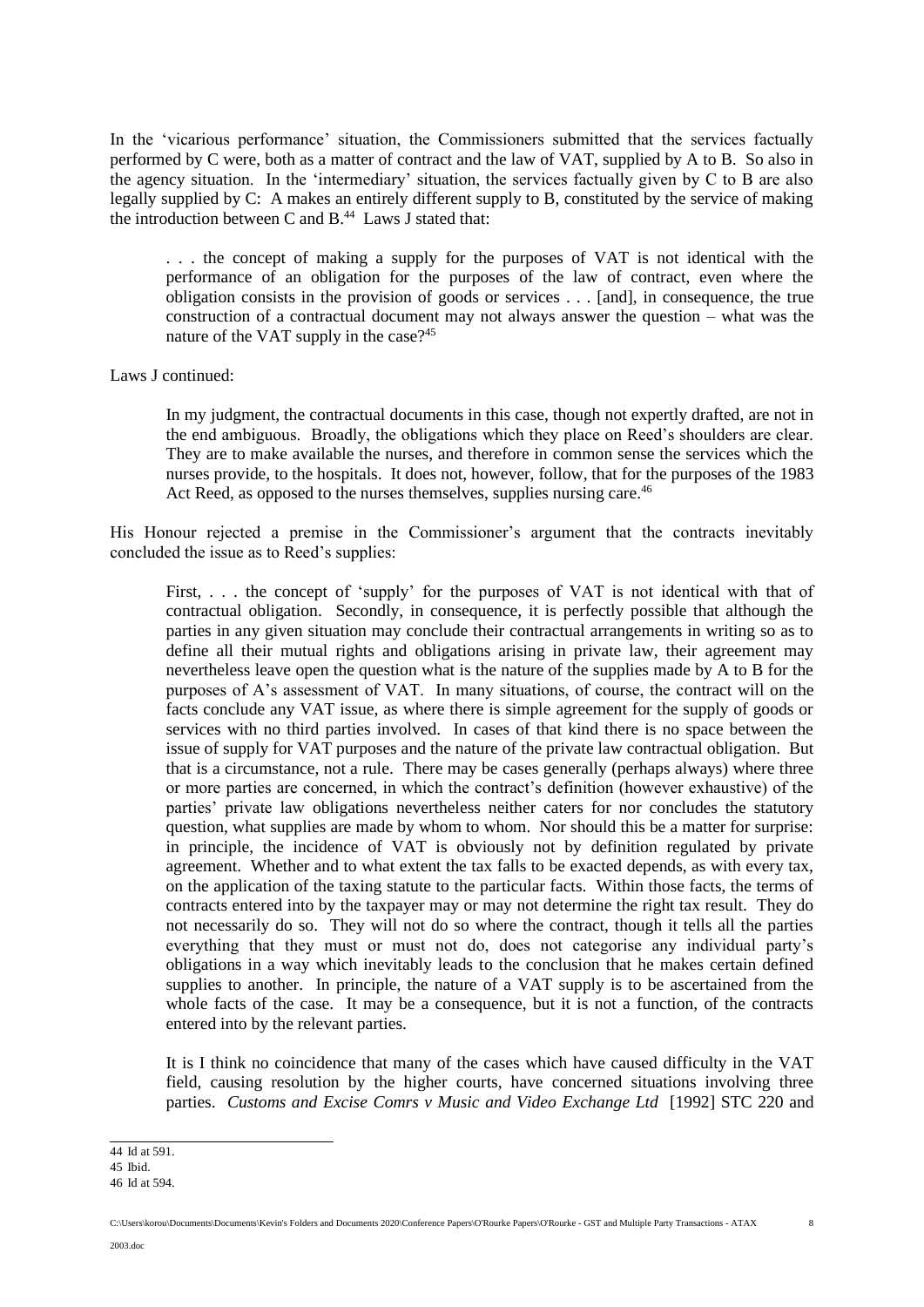*Customs and Excise Comrs v MacHenrys (Hairdressers) Ltd* [1993] STC 170, both of which were cited to me, are examples. In my view the reason they have caused difficulty is that in such cases the correct VAT result does not flow inevitably from the true construction of the contract or contracts in play in the case. Where the facts involve only two parties there is necessarily little or no room for argument over who supplies what to whom. Where there are three (or more), the position may be very different. It should in my judgment be recognised that in that situation the parties' contractual arrangements, even though exhaustive for the purposes of their private law obligations, may not – as indeed they need not – define and conclude issues arising as to supplies made under the 1983 Act; and where they do not, the resolution of such issues remains a question of fact for the tribunal.

In my judgment the present case falls within this class. The contracts to which I have been referred conclude the parties' private law obligations but do not determine the nature of supplies made by Reed, and I reject Dr Lasok's submission to the contrary. They did not need to do so; precisely because (as I have explained) the concept of VAT supply is not coterminous with the concept of contractual duty, contracts which fully distribute the latter may be silent about the former. So it is here. In fact I would incline to accept Mr Milne's argument that taken as a whole the documents indicate that Reed was supplying nurses, not nursing services. However, for the reasons I have given the case is not resolved in Mr Milne's favour, any more than in Dr Lasok's, simply upon the correct construction of other contracts. Although the contracts fully distribute parties' private law duties and rights, they do not put beyond question the nature of supplies made by Reed, nor was it their function to do so. What those supplies were was accordingly a matter of fact for the tribunal. $47$ 

What Laws J has to say about contractual obligations should not be misunderstood. While the concept of 'supply' for the purposes of VAT may not be identical with that of contractual obligation, the contract remains the logical starting point. As will appear below, Lord Mackey may well have fallen into this error in his dissent in *Plantiflor*. 48 Laws J himself used the contract to determine who was making a supply to whom, even though the contract could not go the next step and answer whether the services were exempt. *Reed* is essentially a classification case, so it is hardly surprising that the contract did not determine the outcome. A contract to sell food would usually have little to say about the classification of that food for GST purposes, and could not, in any event, conclude the answer to the statutory question.

## *Redrow*

In *Customs and Excise Commissioners v Redrow Group plc,<sup>49</sup>* Redrow was the representative member of a group of companies almost all of which were involved in constructing new houses for sale in the private sector. Redrow operated a sales incentive scheme in order to expedite sales of its homes to prospective purchasers, most of whom had to sell their existing homes before they could proceed to purchase a new home. The scheme was also intended to provide the prospective purchasers with a financial incentive to purchase their homes from Redrow.

The scheme assumed that the services of an estate agent would be needed if a buyer for the existing home was to be found. In order to expedite the sale Redrow selected the estate agent, instructed the agent to value the existing home and handle the sale and monitor progress in the marketing of the property to maintain pressure on the agent to achieve a sale. As an incentive to the prospective purchaser, Redrow entered into an agreement with both the agent and the prospective purchaser that it would pay the estate agent's fee plus VAT if the prospective purchaser completed on the purchase of a home from Redrow. The instructions to the agent could not be changed without Redrow's agreement. But the agreement provided that Redrow was not liable to pay the agent's fee if the prospective

49 [1999] STC 161.

<sup>47</sup> Id at 595.

<sup>48</sup> *Commissioners of Customs and Excise v Plantiflor Ltd* [2002] UKHL 33.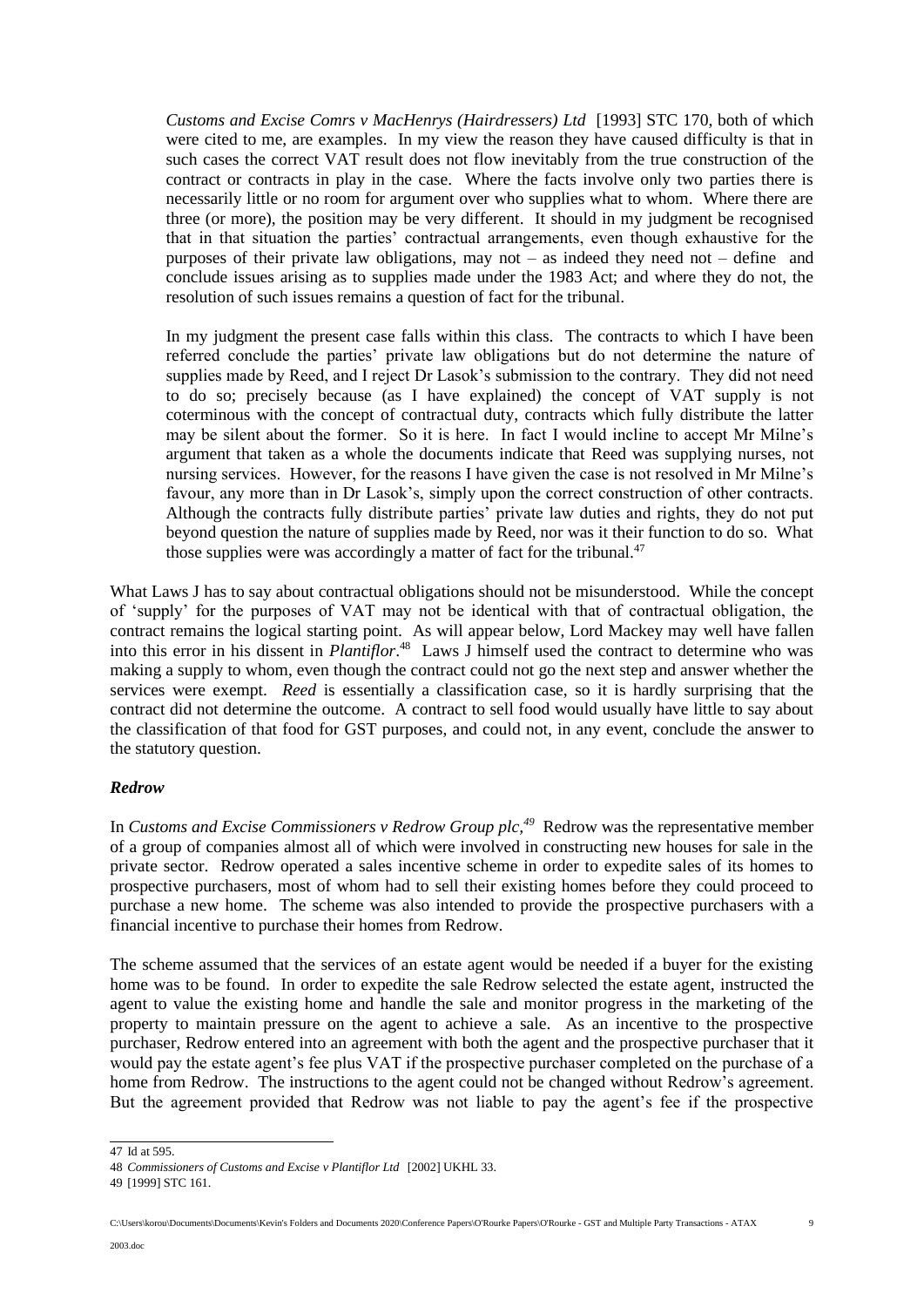purchaser did not proceed with the purchase of a home from Redrow. The agent was advised by Redrow on being recruited into the scheme to enter into a separate agreement in the normal terms with the prospective purchaser, to provide cover in the event that Redrow was not liable to pay the fee because the prospective purchaser had decided to go elsewhere to buy a new home.

The question at issue was whether Redrow was entitled to an input tax credit in respect of the VAT charged by the estate agent on the supply of its services. Lord Hope stated:

I do not see how the transactions between Redrow and the estate agents can be described other than as the supply of services for a consideration to Redrow. The agents were doing what Redrow instructed them to do, for which they charged a fee which was paid by Redrow. . . The name or description which one might apply to the service is immaterial, because the concept does not call for that kind of analysis. The service is that which is done in return for the consideration. . . The fact that someone else, in this case, the prospective purchaser, also received a service as part of the same transaction does not deprive the person who instructed the service and who has had to pay for it of the benefit of the deduction.<sup>50</sup>

#### Lord Millett stated:

The solution lies in two features of the tax . . . The first is that anything done for a consideration which is not a supply of goods constitutes a supply of services. This makes it unnecessary to define the services in question. The second is that unless the services are rendered for a consideration they cannot constitute the subject matter of a supply. . . In my opinion, these two factors compel the conclusion that one should start with the taxpayer's claim to deduct tax. He must identify the payment of which the tax to be deducted formed part; if the goods or services are to be paid for by someone else he has no claim to deduction. Once the taxpayer has identified the payment the question to be asked is: did he obtain anything – anything at all – used or to be used for the purposes of his business in return for that payment? This will normally consist of the supply of goods or services to the taxpayer. But it may equally well consist of the right to have goods delivered or services rendered to a third party. The grant of such a right is itself a supply of services.

In the present case, Redrow did not merely derive a benefit from the services which the agents supplied to the householders and for which it paid. It chose the agents and instructed them. In return for the payment of their fees it obtained a contractual right to have the householders' homes valued and marketed, to monitor the agents' performance and maintain pressure for a quick sale, and to override any alteration in the agents' instructions which the householders might be minded to give. Everything which the agent's did was done at Redrow's request and in accordance with its instructions and, in the events which happened, at its expense. The doing of those acts constituted a supply of services to Redrow.<sup>51</sup>

Lords Steyn, Goff and Hutton agreed with the reasons given by Lords Hope and Millett.

*Redrow* is an example of the 'vicarious performance' situation, though this might better be described as an 'arranged performance' situation: A (Redrow) was contractually obliged to arrange for services to be provided to B (the prospective purchaser), and did so by means of the acts of a third party, C (the real estate agent).

<sup>50</sup> Id at 166. 51 Id at 171-172.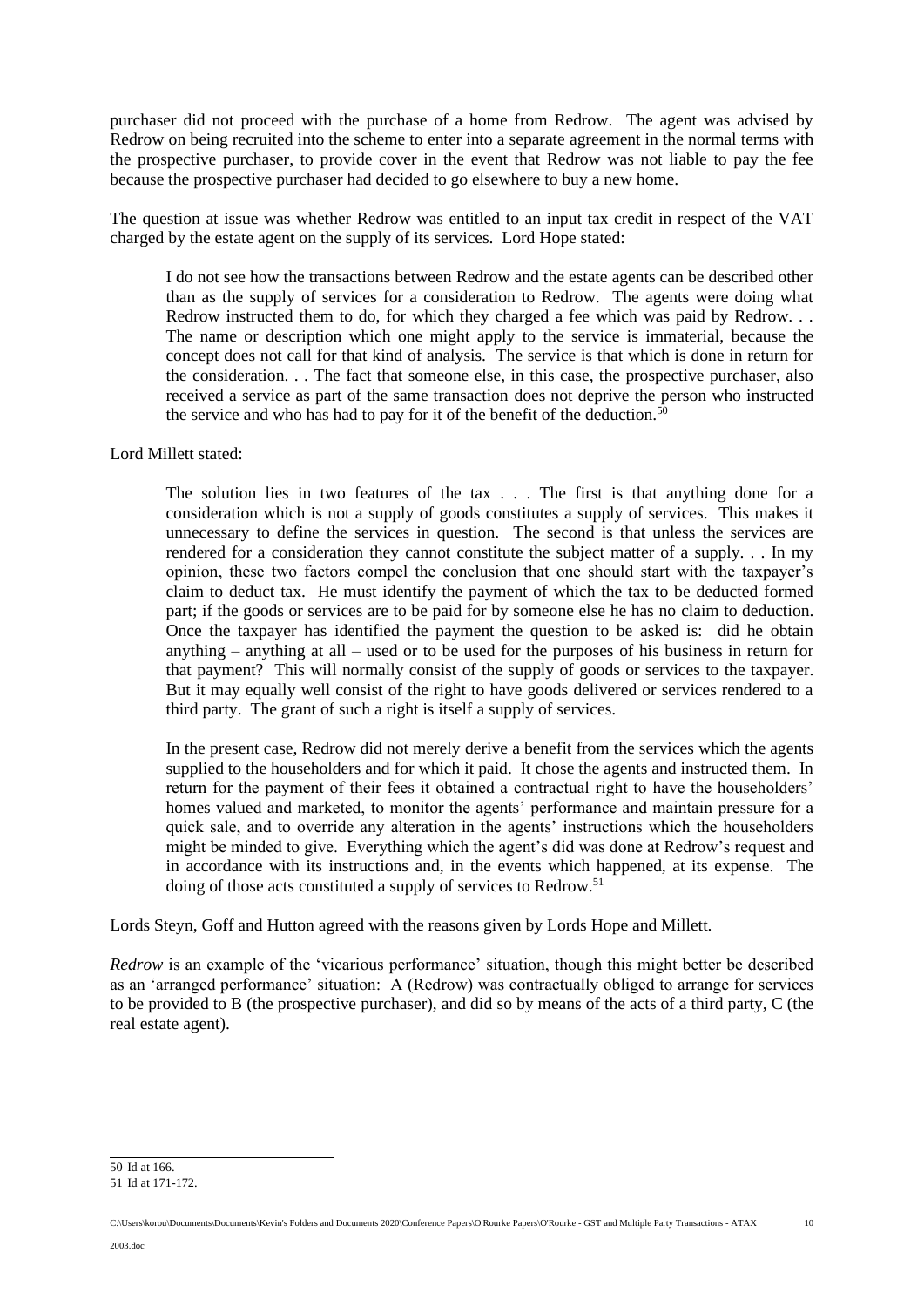## *Plantiflor*

In *Commissioners of Customs and Excise v Plantiflor Ltd,<sup>52</sup>* Miss Brierley ordered some bulbs from Plantiflor. She received an invoice which specified that the price of the goods she had ordered was £52.00. There were other charges of £2.50 ("Postage ( $\pounds$ 1.63) plus packing ( $\pounds$ 0.87)") and  $\pounds$ 0.25 transport insurance. The total was thus £54.75. The total VAT was stated to be "£53.12 17.50% = £7.91". The difference between £53.12 and £54.75 is £1.63, the postage charged. Thus Plantiflor charged no VAT on the postage, and the Commissioners disagreed. Much of the case was taken up with ascertaining the precise contractual relationships between the parties.

Plantiflor contended that it was acting as agent for its customer, and relied upon the terms of its catalogue which stated, relevantly: 'We will happily arrange delivery *on your behalf* via Royal Mail Parcelforce . . . We will . . . advance all postal charges to Royal Mail *on your behalf*.' (emphasis added).

Plantiflor had entered into a contract with Parcelforce in relation to the carriage of Plantiflor's products. The agreement recited that 'Plantiflor has agreed to send a certain number of items and Parcelforce has agreed to deliver them for Plantiflor at the prices set out below.' Plantiflor's obligation was to send a minimum of 400,000 parcels a year, with an average weight of 3.4 kg. It can readily be seen that this contract was not consistent with the contract between Parcelforce and Miss Brierley.

The Court of Appeal considered the Commissioners to have conceded there were two supplies – one of the sale of goods by Plantiflor and one of the service of arranging delivery of the goods via Parcelforce. There was also a supply of services by Parcelforce to the customer in the actual delivery of the goods. The Court of Appeal refused to allow the Commissioners to go back on the concession and to argue that there was only one integral supply of the sale of delivered plants. Lord Slynn seemed unimpressed with this chain of events. Citing his decision in *Customs and Excise Commissioners v British Telecommunications plc,<sup>53</sup>* his Lordship stated, obiter dictum:

. . . it seems to me on the contractual documents between Plantiflor and the customer which are before the House that these arrangements constituted a single supply. What the customer wanted and what Plantiflor agreed to provide was bulbs delivered to the home.

There was a separate supply consisting of the delivery of the bulbs from Plantiflor to Parcelforce, under a distinct contract. However, under the contract between the customer and Plantiflor arranging the delivery is ancillary to the making available of the bulbs . . . The reality is that Miss Brierley paid one total sum for one supply of delivered bulbs.<sup>54</sup>

Notwithstanding his Lordship's own view of the matter, he proceeded on the basis that the contractual documents between Plantiflor and its customer disclosed two supplies.<sup>55</sup> As to the agreement between Plantiflor and Parcelforce, his Lordship thought it plain from the terms of that agreement that Parcelforce was to deliver parcels 'for Plantiflor': 'There is nothing in that agreement to express or even indicate that the two contracting parties were not acting as principals, in other words that Plantiflor was acting as agent for its customers. There is no link between Parcelforce and the customer.'<sup>56</sup>

Accordingly, Lord Slynn held that VAT was payable on the postage.

<sup>52</sup> [2002] UKHL 33.

<sup>53</sup> [1999] 1 WLR 1376 at 1382-1383.

<sup>54</sup> [2002] UKHL 33 at [23]-[24].

<sup>55</sup> Id at [25]. 56 Id at [29].

C:\Users\korou\Documents\Documents\Kevin's Folders and Documents 2020\Conference Papers\O'Rourke Papers\O'Rourke - GST and Multiple Party Transactions - ATAX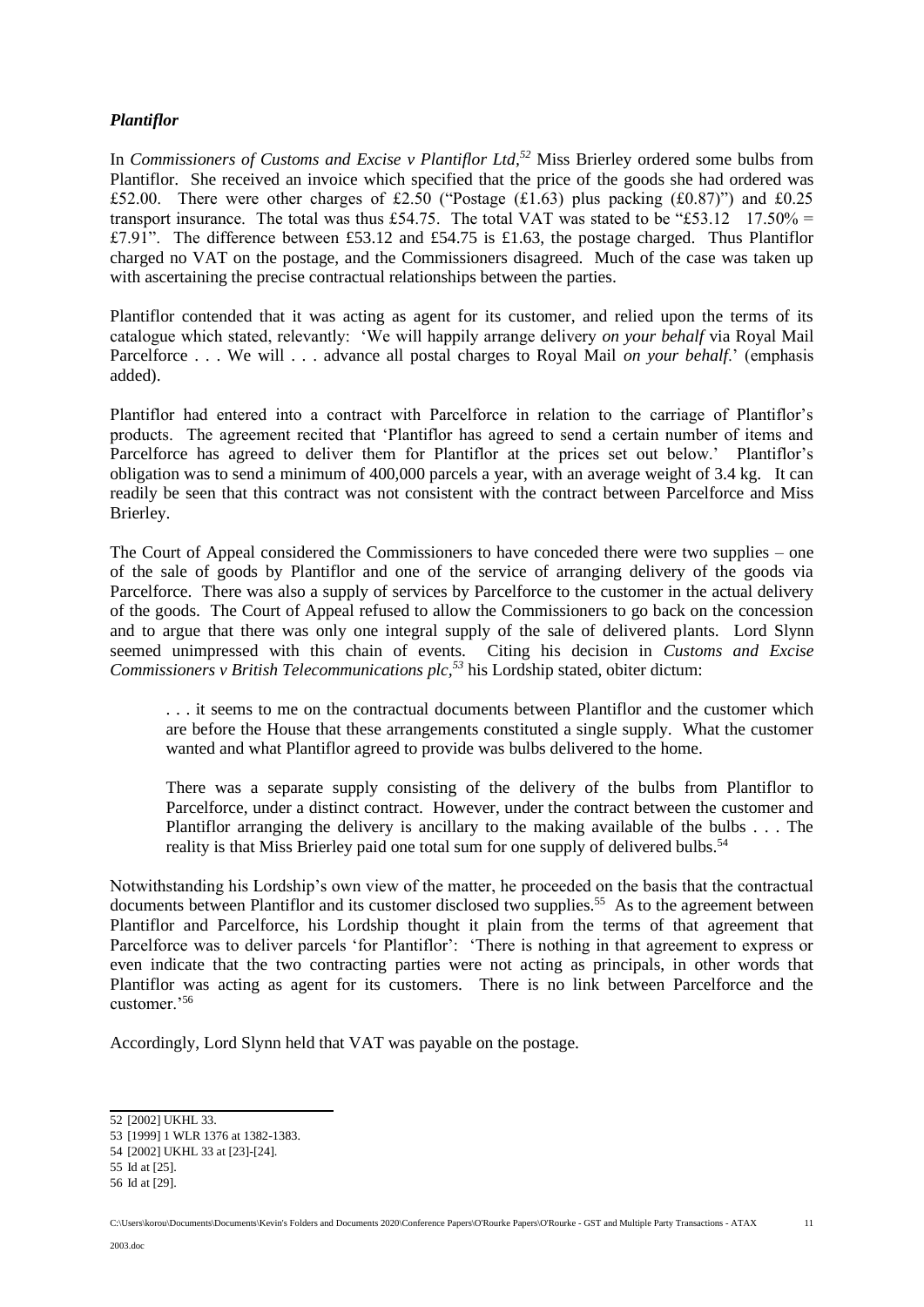Lord Millett commenced with the observation that: 'Tripartite arrangements which result from two or three separate but related bilateral contracts call for close analysis in order to determine their tax consequences.'<sup>57</sup> He further observed that in *Redrow*, <sup>58</sup> there were three separate bilateral contracts between the three parties, but only one of them was liable to pay the consideration and accordingly there was only one taxable supply. In *Plantiflor,* by contrast, the three parties entered into two separate but related bilateral contracts.

Like Lord Slynn, Lord Millett observed that the contract between Plantiflor and Parcelforce was a contract *for* delivery and not a contract *of* delivery.<sup>59</sup>

The proposition that a single course of conduct by one party may constitute two or more supplies to different persons was also supported by Lord Millett, who stated:

When Parcelforce made delivery of a parcel pursuant to its contract with Plantiflor, then like the estate agents in the *Redrow* case it made two different supplies. One was the supply to Plantiflor's customer of the service of delivering his goods to his order, that is to say to the addressee. The other was the supply to Plantiflor of the service of delivering its customer's goods to the addressee.<sup>60</sup>

Lord Millett observed that the terms of the contract between Plantiflor and the customer supported an agency analysis, as they were intended to do:

The difficulty with this analysis, however, is that it does not fit the facts. As Laws J correctly held, Parcelforce does not deliver the goods pursuant to any contract with the customer or his agent. It makes delivery pursuant to its contract with Plantiflor, which both parties entered into as principals. This is plain from the terms of the contract, which was to last for a term of five years, contained an obligation on the part of Plantiflor to deliver a minimum number of parcels in each year, and provided for the annual indexation of postal charges. . . The conclusion is inescapable that neither party entered into the contract as agent for Plantiflor's future customers as undisclosed principals; and the contrary has not been suggested.<sup>61</sup>

His Lordship concluded that there were three distinct supplies, and that it was necessary to identify the particular supply for which the payment made by the customer was the consideration:

- (i) The supply by Parcelforce to Plantiflor of the service of delivering its customer's goods. This was supplied pursuant to a contract for delivery made between Parcelforce and Plantiflor and was for a consideration payable by Plantiflor. It is (or would if Parcelforce were a private carrier be) a taxable supply.
- (ii) The supply by parcelforce to the customer of the service of delivering his goods to him or his order. This supply was also made pursuant to the contract for delivery between Parcelforce and Plantiflor. It was made in circumstances in which the customer incurred no liability to Parcelforce to pay a consideration and was not (and would not even if Parcelforce were a private carrier be) a taxable supply.
- (iii) The supply by Plantiflor to the customer of an arrangement service for which Plantiflor charged £1.63 per parcel. Whatever else was included in this supply, it was not the service of actual delivery. That was supplied by parcelforce. What the customer received for his money was the benefit of the arrangements which Plantiflor had made with

<sup>57</sup> Id at [49].

<sup>58</sup> *Customs and Excise Comrs v Redrow Group plc* [1999] 1 WLR 408.

<sup>59</sup> [2002] UKHL 33 at [53].

<sup>60</sup> Id at [55].

<sup>61</sup> Id at [61].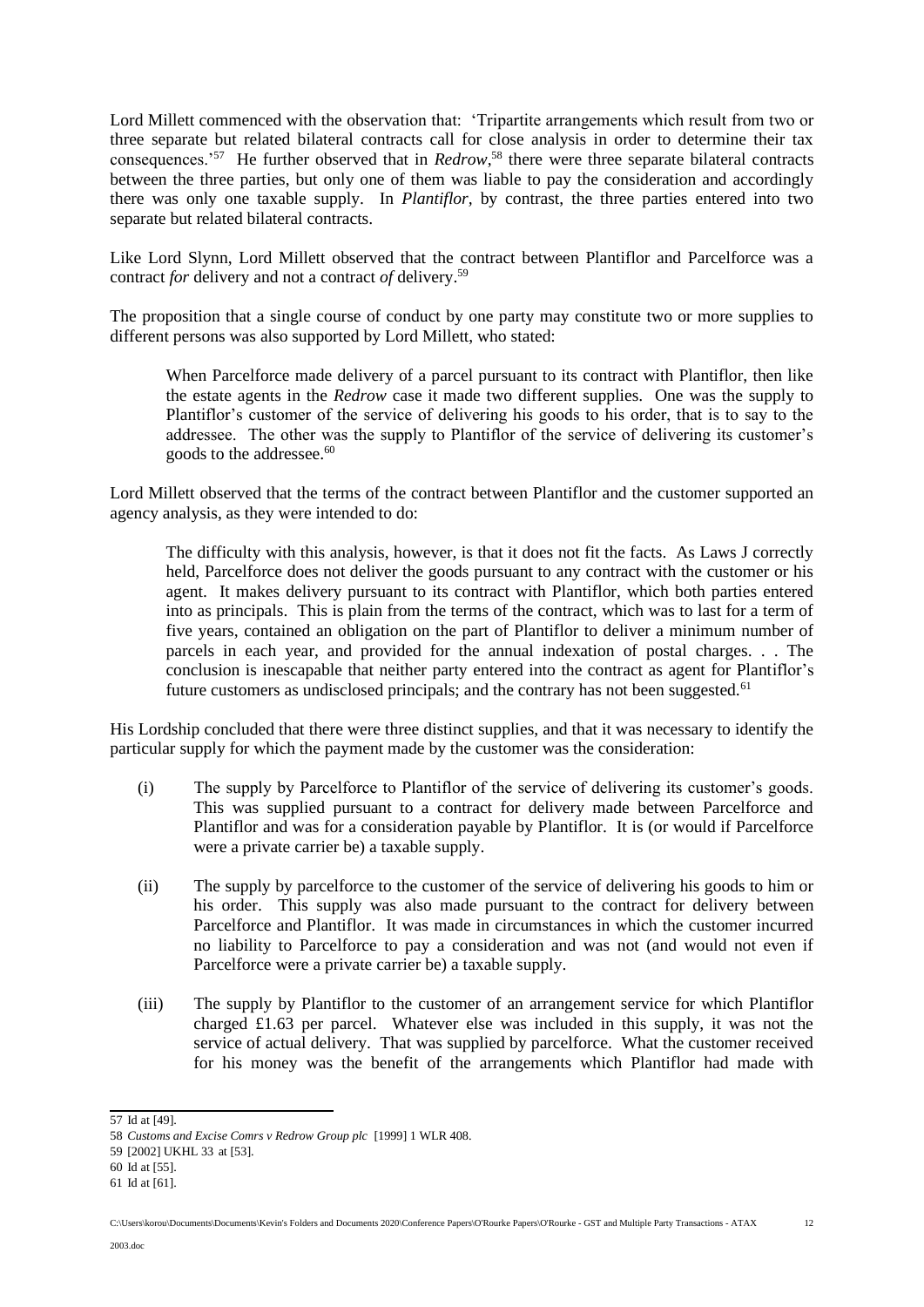Parcelforce to deliver its customer's goods to his order without charging him in the normal way. Since Plantiflor made this supply for consideration, it was a taxable supply.<sup>'62</sup>

Lords Hobhouse and Scott each agreed with the opinions of Lord Slynn and Lord Millett. Lord Mackey dissented, referring approvingly to the following passage in the judgment of Laws J in *Reed*: 63

There may be cases, generally (perhaps always) where three or more parties are concerned, in which the contract's definition (however exhaustive) of the parties' private law obligations nevertheless neither caters for nor concludes the statutory questions, what supplies are made by whom to whom.<sup>64</sup>

The majority had concluded that the customer incurred no liability to Parcelforce to pay a consideration. Lord Mackey concluded that there was a consideration, being £1.63 paid by Plantiflor to Parcelforce. With respect to his Lordship, he has read too much into the statement by Laws J. This was not a case of identifying the nature of the supply, as might be important in a classification case; this was a case where the parties' private law obligations did answer the question of who was liable to pay a consideration.

*Plantiflor* is illustrative of the difference between the 'intermediary' situation and the 'vicarious' performance' situation. Plantiflor had essentially submitted, in different terms, that it was an 'intermediary' situation where A (Plantiflor) acted no more than as an intermediary between C (Parcelforce) and B (Miss Brierley), introducing the two so that C (Parcelforce) could enter into a contract by which it undertook to provide services to B (Miss Brierley).

However, according to their Lordships, the contractual relationships disclosed instead a 'vicarious performance' situation, which again is better described here as an 'arranged performance' situation: A (Plantiflor) was contractually obliged to arrange for services to be provided to B (Miss Brierley), and did so by means of the acts of a third party, C (Parcelforce).

## *British Airways*

*British Airways plc v Commissioners of Customs & Excise,<sup>65</sup>* is a straightforward application of *Redrow*, but notable because the Tribunal Chairman, Mr de Voil, rejected 'control', and the contractual right to exercise control, as factors which would decide in favour of the Commissioner. A passenger of a delayed British Airways flight could present a boarding pass and voucher to a participating restaurant in exchange for food. The restaurant would periodically invoice British Airways for the value of the food, and British Airways would pay the invoices and deduct input tax. The Chairman stated:

In the instant case, the delayed passengers, treated like any others, choose the restaurant and the meal, and can no doubt have that meal cooked and garnished in accordance with their instructions. However, in *Redrow* the extent of the control was not the reason for the decision; it merely reinforced the decision to which Lord Millett had already come. . . In *Redrow* the Appellant was getting something more than a bare contractual right to have something supplied to someone else  $-$  it was paying for the contractual right to exercise control over the estate agents. Once again (even assuming that this is a correct analysis of the facts) I cannot see that that was a deciding factor in the *Redrow* decision. Did the Appellant in the instant case obtain anything – anything at all? Yes – it obtained the right to have its delayed

<sup>62</sup> Id at [67].

<sup>63</sup> [1995] STC 588 at 595.

<sup>64</sup> Id at [44].

<sup>65</sup> (1999) VAT Decision 16446.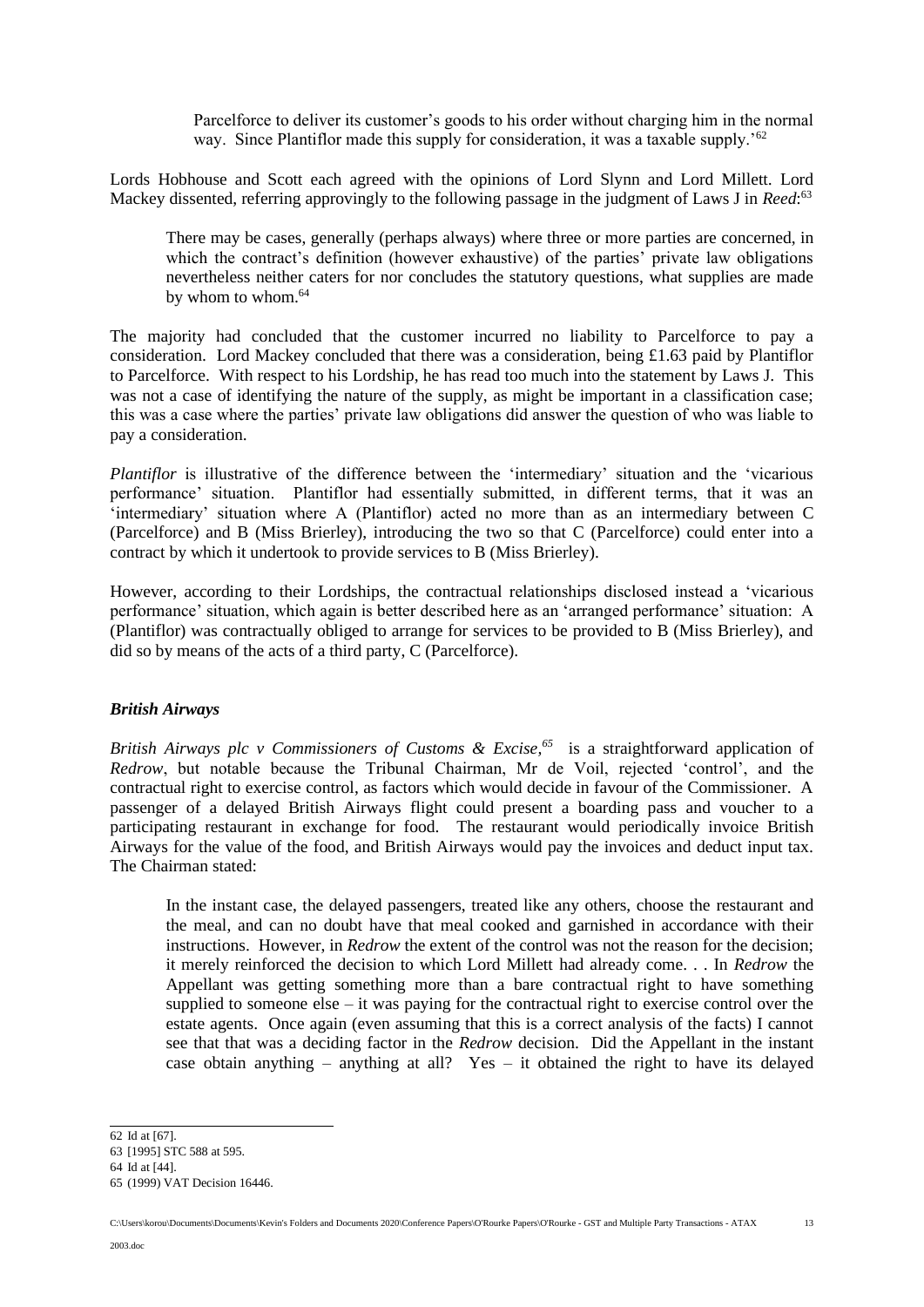passengers fed at its expense – and that was clearly for the purpose of its business. That is enough to enable it to succeed.<sup>66</sup>

*British Airways* is another example of the 'vicarious performance' or 'arranged performance' situation: A (British Airways) undertook to arrange for services to be provided to B (the delayed passenger), and did so by means of the acts of a third party, C (the restaurant).

# *Ashfield District Council*

In *Ashfield District Council v Customs and Excise Commissioners,<sup>67</sup>* the Council was a local authority charged with the administration of a scheme for 'grant-aiding' the renewal of private sector housing. In some cases the Council paid builders for 'grant-aided' work done by them. VAT was included in those payments and the Council claimed a refund. The question was to whom did the builders supply their services: the person whose application for a grant had been approved by the Council or the Council as the person who paid the builders? In the VAT Tribunal,<sup>68</sup> the Chairman, Mr Demack, stated:

I am unable to accept [counsel's] claim either that in paying a contractor engaged on grant works the Council does so "out of its own resources", or that the award of a grant does not confer on the applicant any rights or lien on the moneys. In my judgment, once the Council has notified a house owner of the success of his grant application, provided the necessary conditions for the making of the grant are met, he or she is legally entitled to the grant moneys. They are funds provided by statute for a particular purpose, and which the Council is merely responsible for distributing. In my judgment, such funds never form part of the Council's own resources; it can never allocate and deal with them in a way in which it could if they did form part of those resources.<sup>69</sup>

On appeal, Sir Andrew Morrit VC concluded the Tribunal was right for substantially the same reasons Mr Demack gave, and stated, at paragraphs 24-25:

The first question posed by Lord Millett in *Redrow* is what is 'the payment of which the tax to be [refunded] formed part?' It is true that in the cases to which this appeal applies the builders' invoices were rendered to and paid direct by the Council. But it is not uncommon for a single movement of money to achieve the satisfaction of two or more liabilities. In my view it is quite clear that is what happened in these cases. The Council was not liable to the builder, only the applicant/owner. The applicant/owner was liable to the builder on the contract made between them through [the agency which handled applications]. In addition the applicant/owner was entitled to receive the grant from the Council unless the Council paid the builder direct. There could be no such direct payment unless the applicant/owner had agreed to or at least acquiesced in the Council having the power to do so. The direct payment by the Council to the builder with the consent of the applicant discharged both liabilities.

This analysis leads to the conclusion that the relevant payment was made by the applicant through the Council as its agent.<sup>70</sup>

On the facts, the Council was merely an agent for payment. The appeal was therefore dismissed. This situation was neither 'vicarious performance', 'agency' nor 'intermediary'.

<sup>66</sup> Id at [8]-[9].

<sup>67</sup> [2001] STC 1706 (Ch).

<sup>68</sup> (2001) VAT Decision 17097.

<sup>69</sup> Id at [43].

<sup>70</sup> [2001] STC 1706 (Ch) at [24]-[25].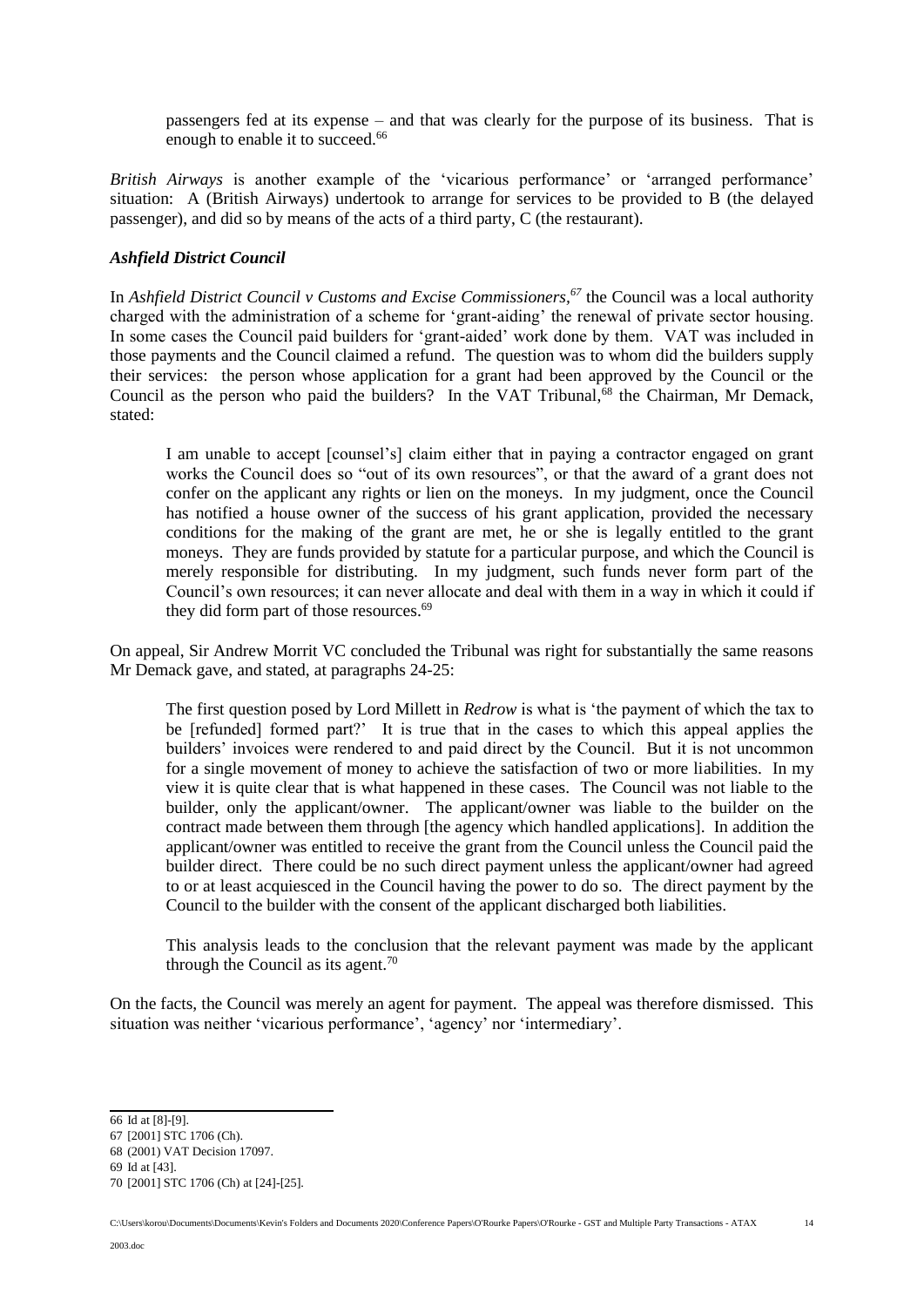# *London Borough Council*

In *London Borough of Camden v Commissioners of Customs & Excise,<sup>71</sup>* the dispute concerned whether the appellant could recover VAT on legal fees for a prospective adopter in connection with adoption proceedings which were funded by the appellant.

The Tribunal considered that it was considerably hampered by a lack of facts, and was forced to proceed on the basis that the solicitor's bill of costs was the only evidence of the transaction. Since adoption is a legal process, it was necessary for prospective adopters to instruct solicitors. It was in the appellant's interests to pay for such representation in cases where legal aid was not available in order to assist the adoption process. The solicitors were instructed by the adopters and the appellant had agreed either with the adopters or the solicitors (or both) that they would fund the bill.

The question in the appeal was whether this resulted in the solicitors' service being supplied to the appellant, with the result that the appellant would be entitled to recover the VAT on the bill. The appellant relied on *Redrow*. The Tribunal stated:

The Redrow principle is that if A contracts with B to perform a service it does not matter that the service is supplied to C. . . In our view, this case is far away from *Redrow*. The Appellant did not contract with the solicitors for the service to be supplied by the solicitors. The adopters contracted with the solicitors of their choosing, subject to the solicitors being acceptable to the Appellant, and the adopters gave them instructions. . . In return for the payment, the Appellant obtained no right to anything from the solicitors . . . The Appellants were merely payers . . .<sup>72</sup>

It has been said of this case that: 'Put simply the Council did not deserve to win.'<sup>73</sup> While there is some truth in that statement, it is not the basis for the decision. The Tribunal made sufficient findings of fact to enable a conclusion to be reached: the Council obtained nothing at all from the solicitors. To adopt the language of the Australian GST, the Council acquired nothing from the solicitors and, hence, had no entitlement to an input tax credit.

On the facts, the Council merely paid money. This situation was neither 'vicarious performance', 'agency' nor 'intermediary'. One suspects that if the case had been run differently, and additional evidence led, it might have become apparent that the solicitors supplied to the Council a right to have services rendered to adopters. This would then have been a 'vicarious performance' or 'arranged performance' situation: A (Council) should have undertaken to arrange for services to be provided to B (adopter), by means of the acts of a third party, C (solicitor). Nevertheless, on the facts as presented, the Tribunal was unable to reach this conclusion.

## **Summary**

The main points which emerge from the above discussion may be summarised as follows:

1. The GST law is drafted on the basis that a supply takes place between two parties, or entities, in full knowledge that any given transaction may comprise multiple parties and multiple supplies.

2. Each transaction must be analysed by reference to the bilateral arrangements which exist within it. Compare the three separate bilateral contracts between the three parties in *Redrow* with the two separate but related bilateral contracts between the three parties in *Plantiflor*.

<sup>71</sup> (2001) VAT Decision 17211.

<sup>72</sup> Id at [8]-[9].

<sup>73</sup> Stacey and James, 'The GST Treatment of Tripartite Arrangements' (2002" 31 A T Rev 192 at 209.